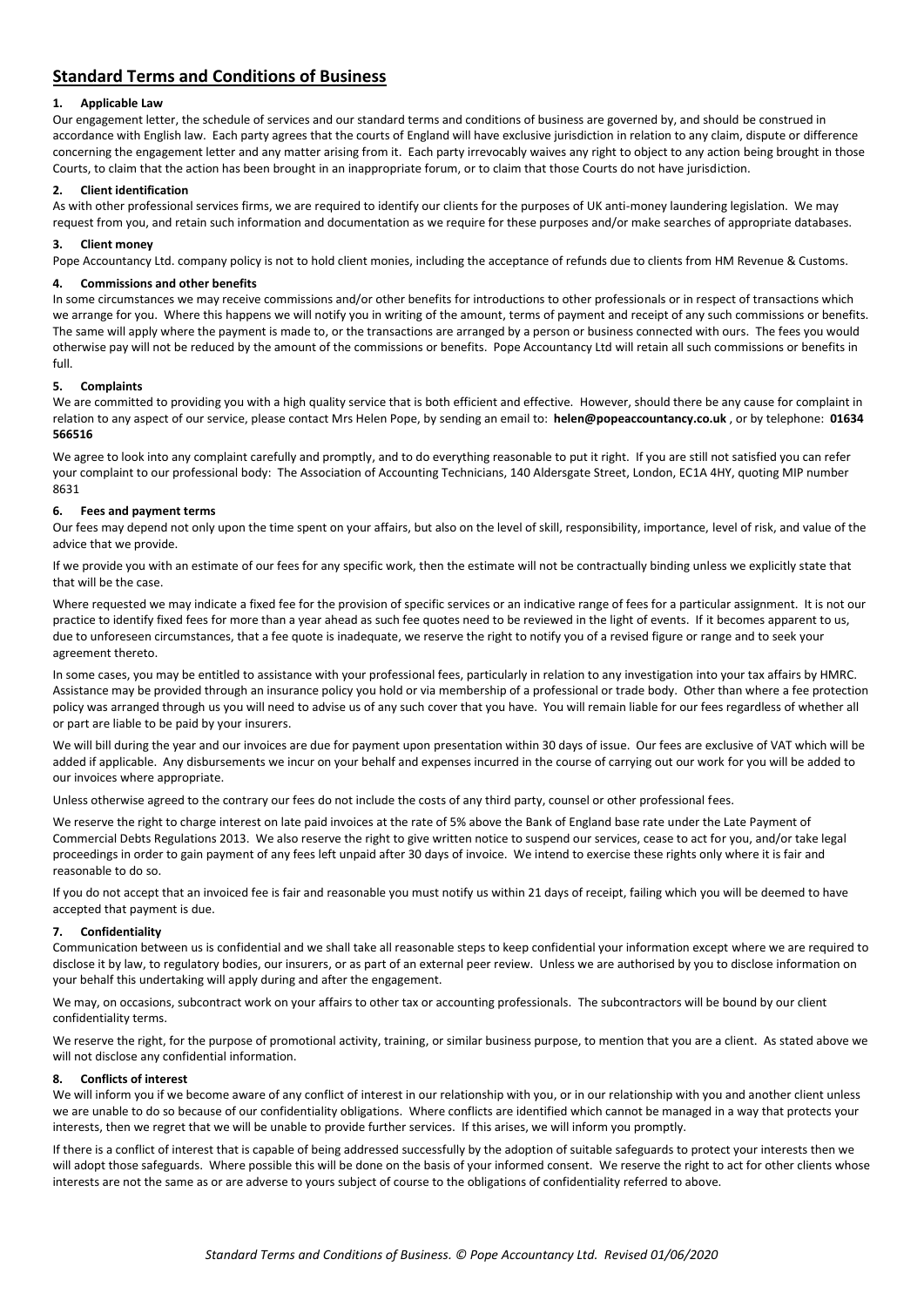# **9. Disengagement**

Should we resign or be requested to resign we will normally issue a disengagement letter to ensure that our respective responsibilities are clear.

Should we have no contact with you for a period of twelve months or more we may issue to your last known address a disengagement letter and thereafter cease to act.

#### **10. Electronic and other communication**

Unless you instruct us otherwise we may communicate with you and with third parties via email or by other electronic means. The recipient is responsible for virus checking emails and any attachments to such emails.

With electronic communication there is a risk of non-receipt, delayed receipt, inadvertent misdirection, or interception by third parties. We use virusscanning software to reduce the risk of viruses and similar damaging content being transmitted through emails or electronic storage devices. However electronic communication is not totally secure and we cannot be held responsible for damage or loss caused by viruses nor for communications which are corrupted or altered after despatch. We cannot accept any liability for problems or accidental errors relating to this means of communication especially in relation to commercially sensitive material. These are risks you must accept in return for greater efficiency and lower costs. If you do not wish to accept these risks please let us know and we will communicate by hard copy, other than where electronic submission is mandatory.

Any communication by us with you sent through the post is deemed to arrive at your postal address two working days after the day that the document was sent.

#### **11. Implementation & reliance on advice**

We will endeavour to record all advice on important matters in writing. Advice given orally is not intended to be relied upon unless confirmed in writing. Therefore, if we provide oral advice (for example during the course of a meeting or a telephone conversation) and you wish to be able to rely on that advice, you must ask for the advice to be confirmed by us in writing. We will only assist with implementation of our advice if specifically instructed and agreed in writing.

#### **12. Intellectual property rights**

We will retain all copyright in any document prepared by us during the course of carrying out the engagement save where the law specifically provides otherwise.

#### **13. Interpretation**

If any provision of the engagement letter, schedules of services or standard terms and conditions is held to be void, then that provision will be deemed not to form part of this contract and the remainder of this agreement shall be interpreted as if such provision had never been inserted.

In the event of any conflict between these standard terms and conditions and the engagement letter or schedules of services, the relevant provision in the engagement letter or schedules will take precedence.

#### **14. Internal disputes within a client**

If we become aware of a dispute between the parties who own or are in some way involved in the ownership and management of the business, it should be noted that our client is the business and we would not provide information or services to one party without the express knowledge and permission of all parties. Unless otherwise agreed by all parties we will continue to supply information to the normal place of business for the attention of the directors. If conflicting advice, information or instructions are received from different directors/principals in the business, we will refer the matter back to the board of directors/the partnership/ the LLP and take no further action until the board/partnership/LLP has agreed the action to be taken.

#### **15. Investment advice (including insurance mediation services)**

Investment business is regulated under the Financial Services Act 2012. If, during the provision of professional services to you, you need advice on investments, including insurances, we will refer you to someone who is authorised by the Financial Conduct Authority or licensed by a designated professional body as we are not authorised to conduct any aspect of investment work.

#### **16. Lien**

Insofar as we are permitted to do so by law or professional guidelines, we reserve the right to exercise a lien over all funds, documents and records in our possession relating to all engagements for you until all outstanding fees and disbursements are paid in full.

#### **17. Limitation of liability**

We will provide our services with reasonable care and skill as your agent. Our liability to you is limited to losses, damages, costs and expenses directly caused by our negligence or wilful default.

**Exclusion of liability for loss caused by others:** We will not be liable if such losses, penalties, interest or additional tax liabilities are caused by the acts or omissions of any other person or due to the provision to us of incomplete, misleading or false information or if they are caused by a failure to act on our advice or a failure to provide us with relevant information.

**Exclusion of liability in relation to circumstances beyond our control:** We will not be liable to you for any delay or failure to perform our obligations under the engagement letter if the delay or failure is caused by circumstances outside our reasonable control.

**Exclusion of liability relating to the discovery of fraud etc.:** We will not be responsible or liable for any loss, damage or expense incurred or sustained if information material to the service we are providing is withheld or concealed from us or misrepresented to us. This applies equally to fraudulent acts, misrepresentation or wilful default on the part of any party to the transaction and their directors, officers, employees, agents or advisers. This exclusion shall not apply where such misrepresentation, withholding or concealment is, or should (in carrying out the procedures which we have agreed to perform with reasonable care and skill) have been evident to us without further enquiry beyond that which it would have been reasonable for us to have carried out in the circumstances.

**Indemnity for unauthorised disclosure:** You agree to indemnify us and our agents in respect of any claim (including any claim for negligence) arising out of any unauthorised disclosure by you or by any person for whom you are responsible of our advice and opinions, whether in writing or otherwise. This indemnity will extend to the cost of defending any such claim, including payment at our usual rates for the time that we spend in defending it.

# **18. Limitation of Third Party rights**

The advice and information we provide to you as part of our service is for your sole use and not for any third party to whom you may communicate it unless we have expressly agreed in the engagement letter that a specified third party may rely on our work. We accept no responsibility to third parties, including any group company to whom the engagement letter is not addressed, for any advice, information or material produced as part of our work for you which you make available to them. A party to this agreement is the only person who has the right to enforce any of its terms and no rights or benefits are conferred on any third party under the Contracts (Rights of Third Parties) Act 1999.